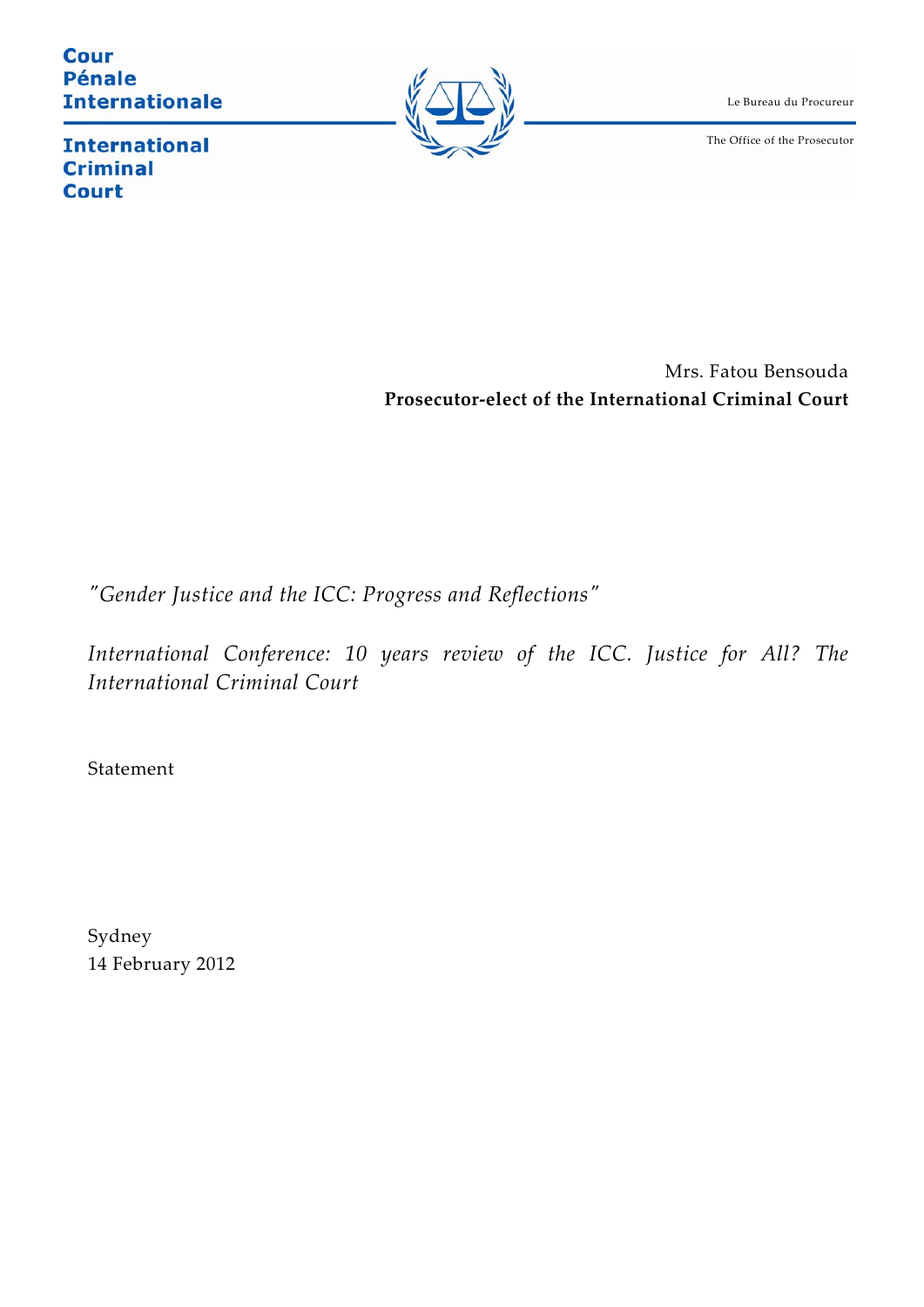Excellencies,

Ladies and Gentlemen,

Allow me to first thank the Faculty of Arts and Social Sciences and the Faculty of Law at the University of New South Wales in Sydney for this kind invitation and especially for convening this important conference.

As we will celebrate this year the 10<sup>th</sup> anniversary of the establishment of the International Criminal Court, this will be an opportunity to review and take stock of our achievements but also of and challenges. In this sense, I believe the way international criminal justice has evolved, especially in the recent decades, regarding the way it addresses sexual and gender violence is very reflective of how far we have actually gone. Remember that Robert Jackson, the Chief Prosecutor of the Nuremberg Tribunal, decided not to present sexual crimes in the cases against the Nazi leaders.

Indeed, the efforts that have been made since the mid‐90s to obtain accountability for atrocities committed against women during the conflict in the former Yugoslavia helped establish how rape and other sexual violence could be instrumentalised in a campaign of genocide. This equally contributed to the expanded understanding of sexual or gender violence as war crimes and crimes against humanity.

But perhaps the most groundbreaking decision advancing gender jurisprudence worldwide is the *Akayesu* judgment delivered by the Trial Chamber of the International Criminal Tribunal for Rwanda on 2 September 1998. For the first time in history, rape was explicitly recognized as an instrument of genocide. As described by the ICTR in the *Akayesu* case, rape is used to "*kill the will, the spirit, and life itself*". The decision by the ICTR Chamber provided a definition of rape – "*a physical invasion of a sexual nature under circumstances which are coercive*" – by so doing, placing gender crimes in a larger context. Moreover, the Special Court for Sierra Leone has addressed the issue of forced marriage as a crime against humanity.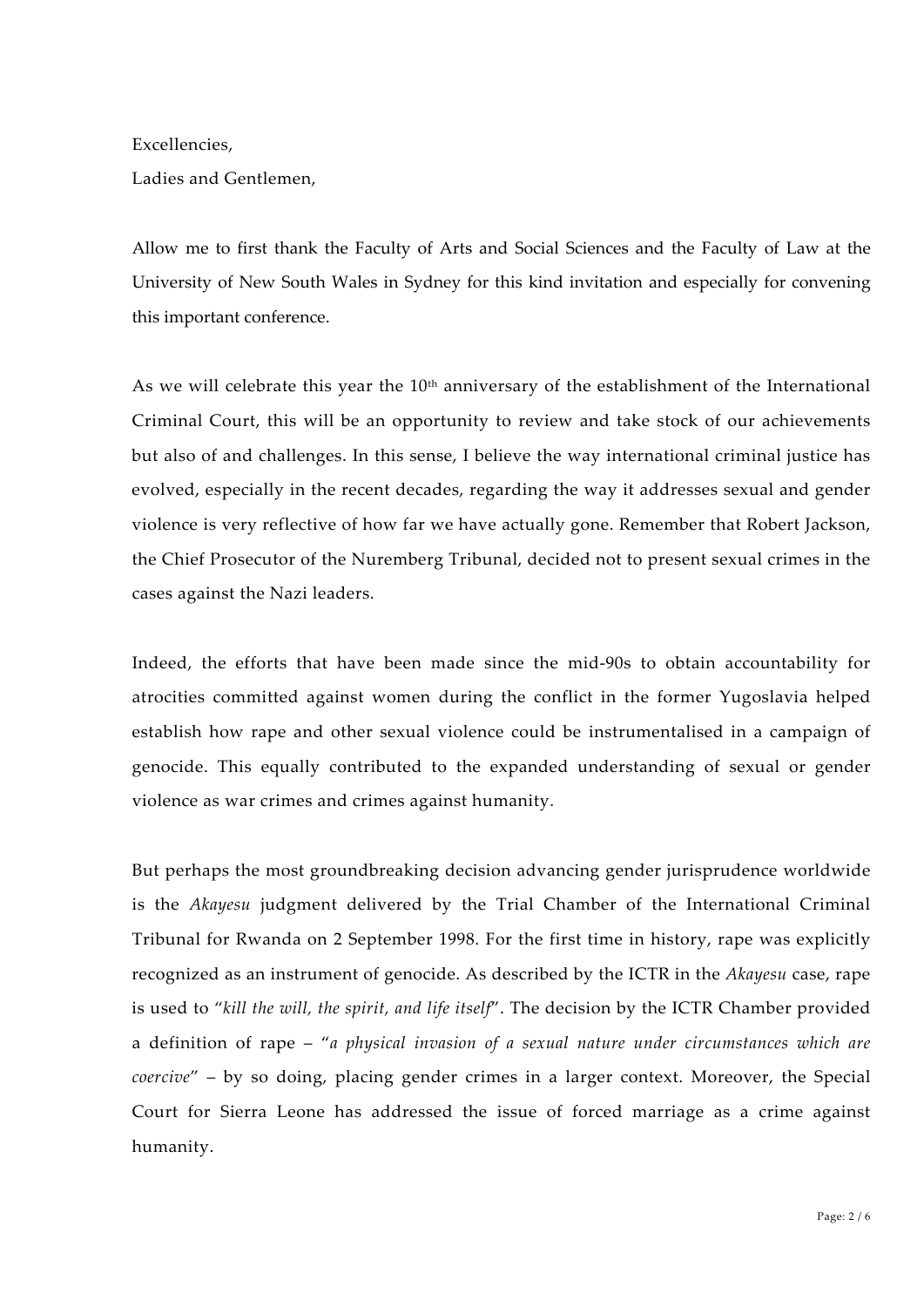The Rome Statute of the International Criminal Court is thus the result of a recent evolution in international law, recognizing gender violence and gender crimes. However, it is only in the Statute that a basis in gender first became an element of crime in positive law, specifically of persecution as a crime against humanity. Various provisions of the Statute also proscribe what can be characterised as gender crimes, such as rape, sexual slavery, enforced prostitution, forced pregnancy, as a war crime and/or crime against humanity.

Article 54 of the Rome Statute of the ICC specifically provides that the Prosecutor shall "*take into account the nature of the crime, in particular where it involves sexual violence, gender violence or violence against children*". Additionally, Article 42(9) of the Statute requires the Prosecutor to appoint advisers with legal expertise on specific sexual and gender violence. Let me stress that this is not only a statutory obligation, but also a requirement for effective investigations and prosecutions taking into account the interests of victims.

Accordingly, the Office has established a unit, the Gender and Children Unit (GCU), comprised of advisers with legal and psycho‐social expertise to deal specifically with gender and children issues. The GCU advises the Prosecutor directly and provides support to the Office's divisions, from pre‐analysis through to prosecution phases. Furthermore, Professor Catharine A. MacKinnon was appointed as Special Gender Adviser to the Prosecutor of the ICC on 26 November 2008, and provides strategic advice to his Office on sexual and gender violence.

It is in this sense that the OTP has consistently endeavoured to ensure its staff receives the proper training to integrate a "gendered" perspective into its investigations and cases, whilst at the same time presenting gendered aspects of conflict in connection with the contextual elements of the crimes as defined by the Rome Statute.

As a lawyer, I have welcomed these important developments in international criminal law; as Deputy Prosecutor of the ICC for the past seven years, and as the OTP's focal point for gender issues, I have endeavoured to ensure that the gender perspective is always taken into account in our investigations and prosecutions. These are crimes that have gone un-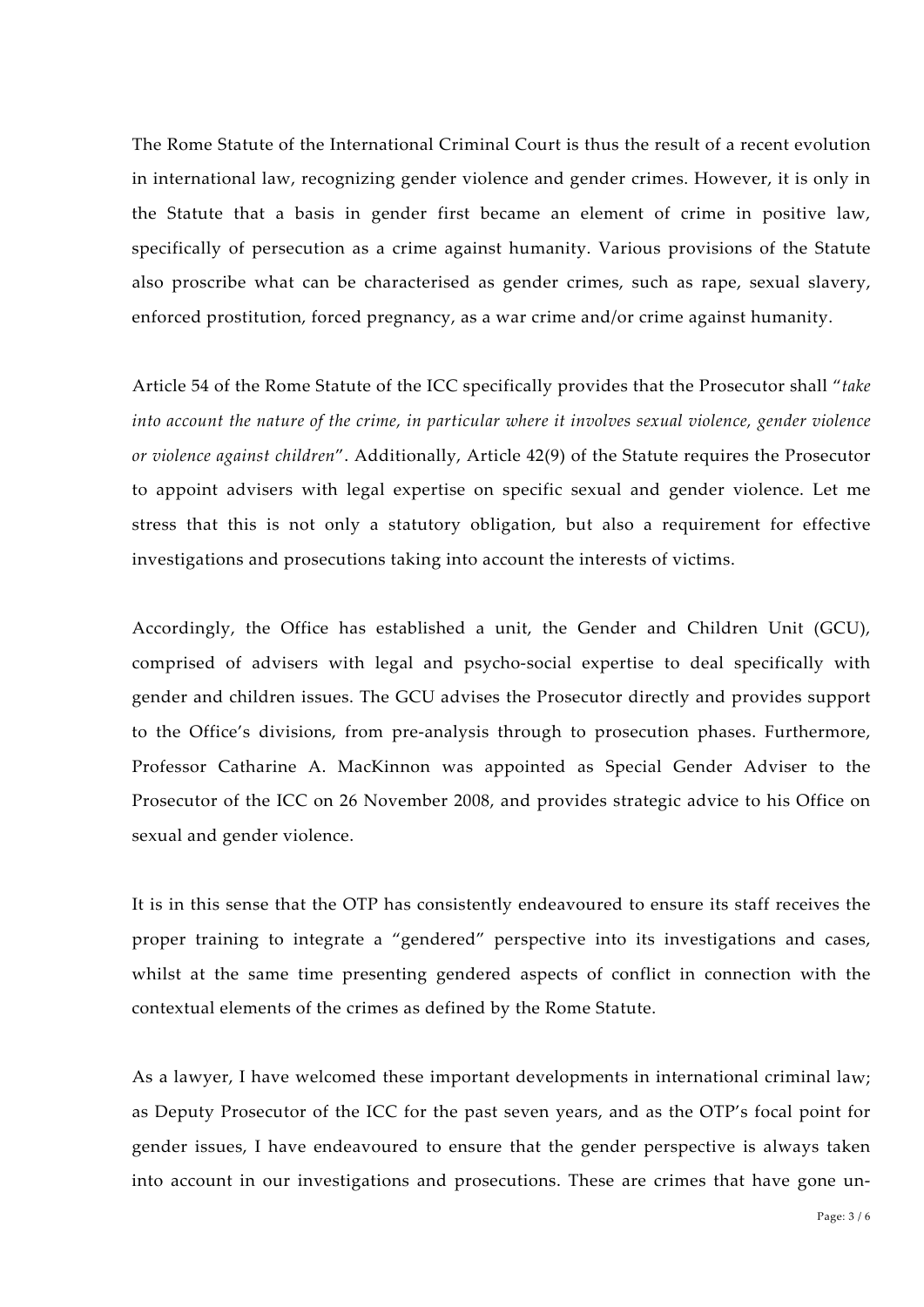reported and un‐punished for so long, with so much shame and misconceptions involved. It is my belief that the law and judicial proceedings are a powerful tool to shed light on these crimes, give a voice to the victims and punish their perpetrators. The law will help to change behaviour.

Indeed, the most striking quality of the pursuit of gender crimes by the ICC to date has been that they are there: their centrality to every prosecution so far, in a way that clarifies how the sexual abuse becomes a specific instrumentality in each conflict.

o In our first trial, against Thomas Lubanga Dyilo, although it was not charged directly as additional crimes, but during the course of the trial, we explained the gender dimension of the crime of enlisting and conscripting children under the age of 15 years. We took note of the reactions of civil society and their preference for these aspects to be explicitly charged. Sexual and gender crimes were included directly in our charging in all our subsequent cases, such as the Katanga/Ngudjolo and the Mbarushimana cases.

o Sexual violence is not only a major concern in the DRC; our decision to open an investigation into the situation in the Central African Republic represented the first time for the international criminal justice system to deal with a situation where the allegations of sexual crimes far outnumbered the allegations of killings.

o This Office also charged the President of the Sudan, Omar Al‐Bashir, of committing genocide *inter alia* through the fact that thousands of civilian women, belonging primarily to the Fur, Masalit and Zaghawa groups, were subjected to acts of rape by forces of the Government of the Sudan.

o In some of our cases, not all of the charges of sexual and gender crimes we had requested for were confirmed by the Judges. Indeed, in the case against Jean‐Pierre Bemba for instance, we had included sexual violence and rapes under the counts of torture and rape, as crimes against humanity and war crimes, as well as outrages upon personal dignity, in particular humiliating and degrading treatment, as a war crime. The Chamber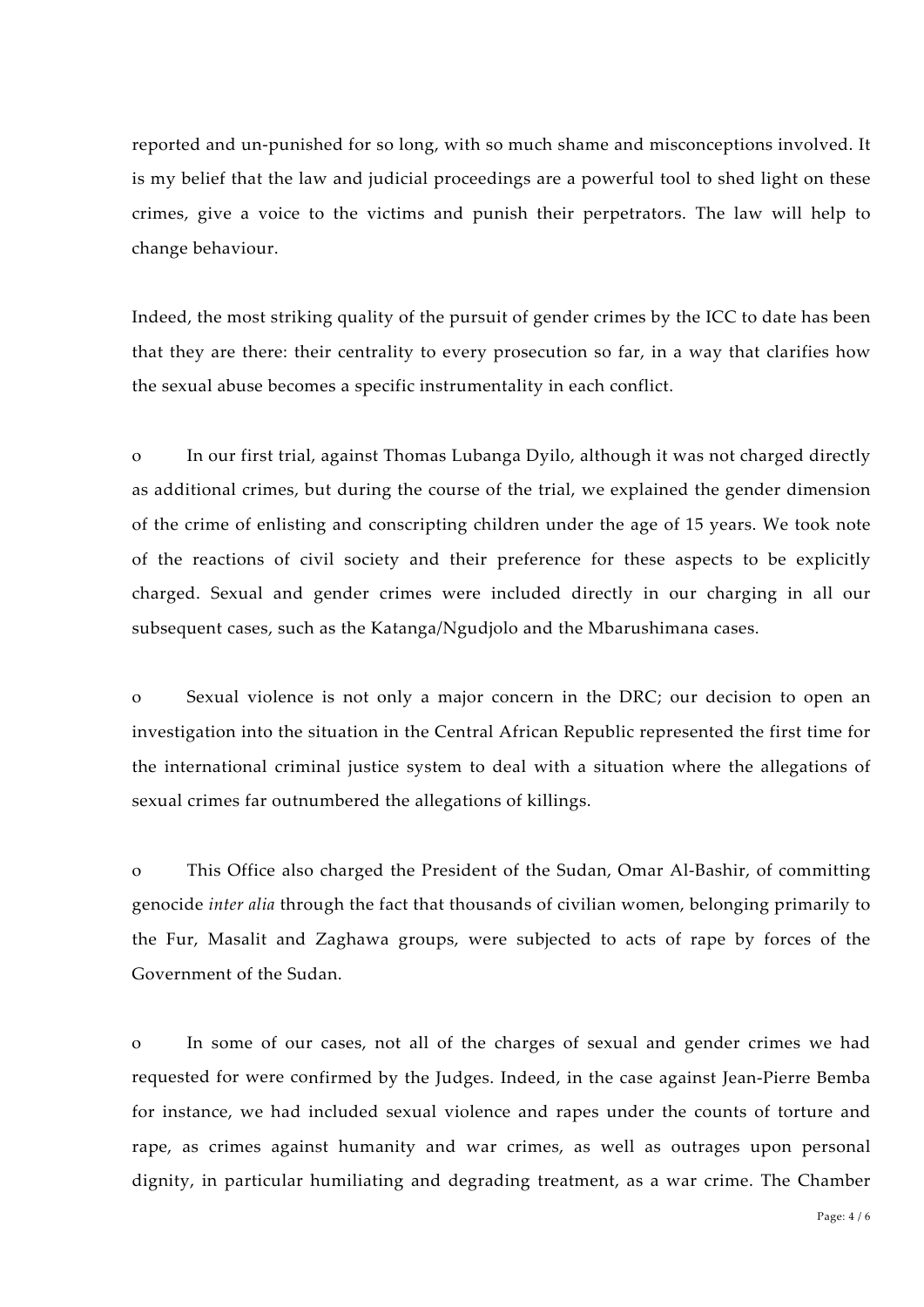only confirmed the charges of rape as war crime and crime against humanity. The Office is working, including on our evidence, to ensure that in future cases, all charges of sexual and gender crimes are confirmed.

Indeed, gender crimes are prominent in our prosecutions because they are prominent in the contexts being prosecuted. This only becomes remarkable against the backdrop of the prior, and still prevalent, norm of denying their existence, ignoring them, shaming their victims, and or defining them in legally improvable ways. In other settings, it has been as if there was a tacit agreement to look the other way as women and children were sexually abused – minimizing, trivializing, denigrating, and silencing the victims, destroying their credibility and further violating their dignity, so that abusers can continue unimpeded. The body of the ICC's first cases, however, signals to the world that here, at least, this deal is off.

Addressing such crimes, truly, begins a new era. At the Office of the Prosecutor, in the next years building on the last nine, our hope, our vision, and actually our plan is to pursue the gender crimes the Rome Statute defines. In order to stop these crimes we will give victims a voice – their own.

By setting an example, together, through multi‐levelled interface, understanding and cooperation, we can and we will transform the public response to sexual crimes worldwide, in and outside recognized zones of conflict.

I would like to take this opportunity to mention the crucial role civil society plays in this regard; I recognize here the important work of Women's Initiatives for Gender Justice, as well as that of local gender groups in situation countries, that provide sometimes the only form of support available for gender crimes victims, who often are excluded and shunned from their communities.

During my tenure, I will strengthen the cooperation between the OTP and these groups, in order to support their efforts and continue our efforts to reach out more to the victims.